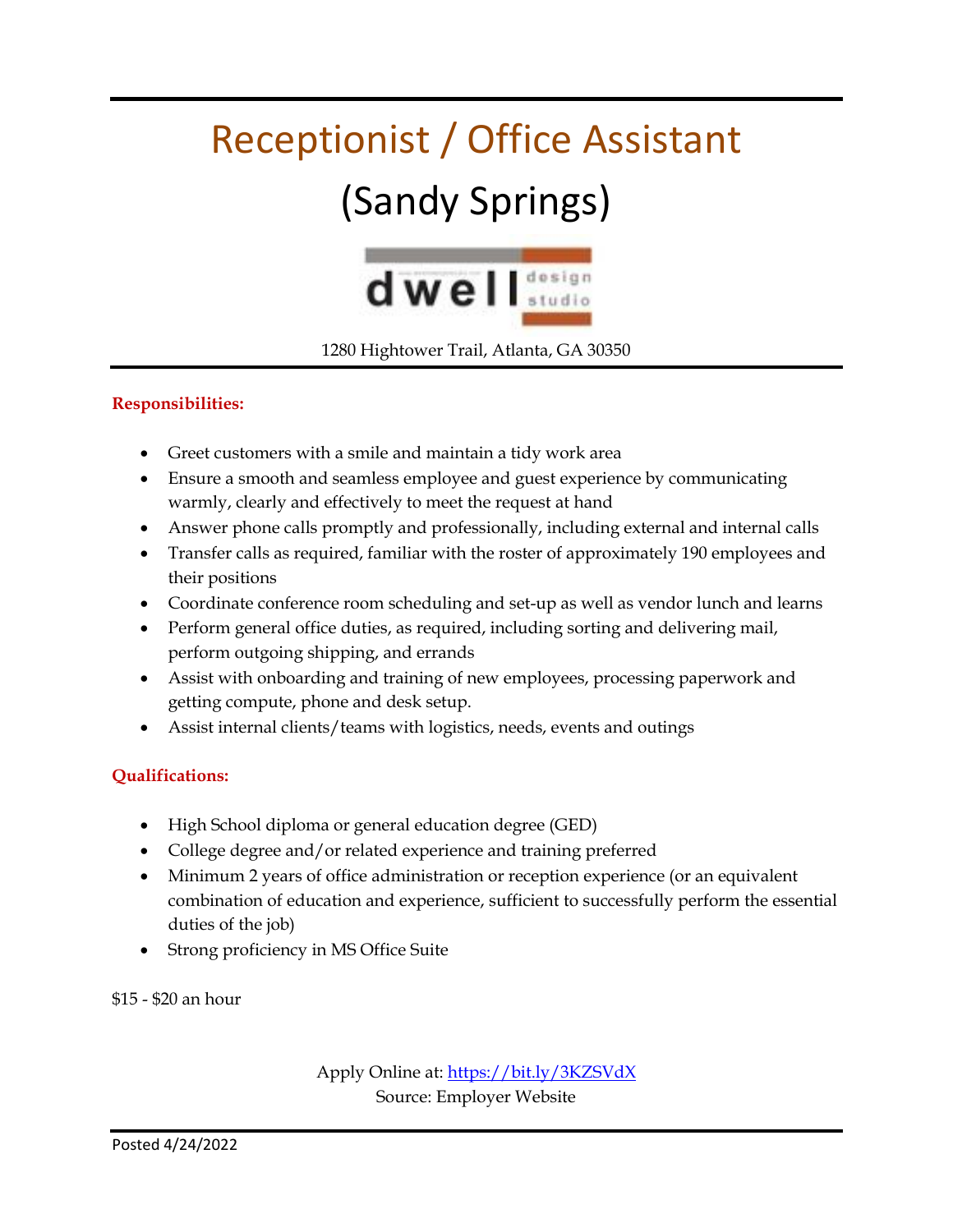# Customer Service Representative (Alpharetta)



3050 Royal Boulevard, Suite #180, Alpharetta, Georgia 30022

Athletes Golive is seeking mature, reliable customer service rep for our office - inside position.

- Answer phone in a friendly and courteous manner.
- Take orders and enter in proprietary software.
- Resolve customer issues
- Maintain order files
- Make follow-up calls as necessary

### **Qualifications:**

Computer, include Word, email, Excel, and scanning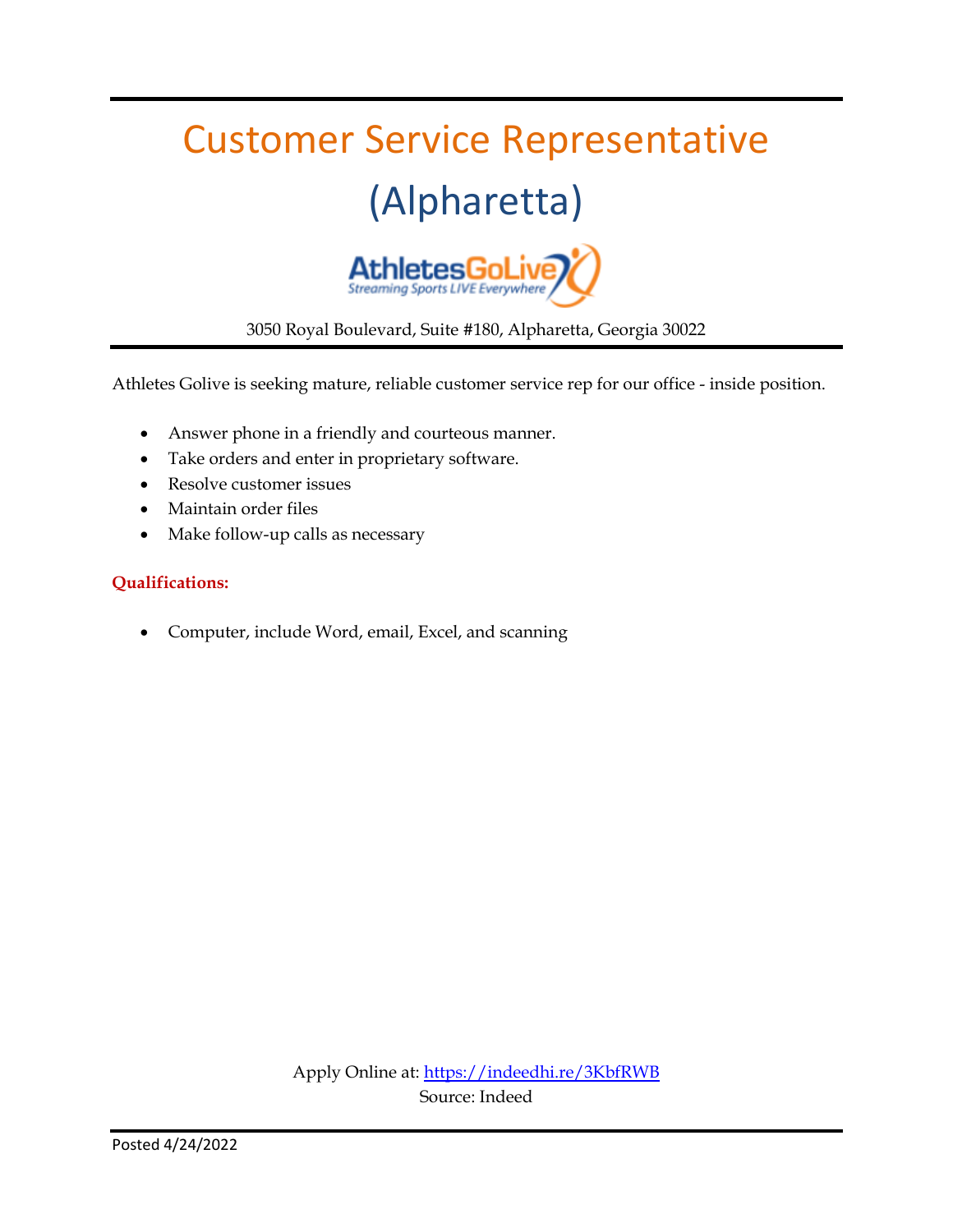### Administrative Assistant (Sandy Springs)



8800 Roswell Rd building b suite 100, Atlanta, GA 30350

D.R. Horton, Inc. is currently looking for an Administrative Assistant -MTG in the Branch Department. The right candidate will provide general administrative assistance to various Executives or Department Heads.

- Perform general administrative duties
- Prepare presentations, special reports, memoranda, word processing, spreadsheets, etc.
- Compose departmental meeting minutes
- Responsible for sorting departmental mail
- Responsible for ordering departmental office supplies
- May be responsible for reception and telephone duties
- May be required to make meeting and travel arrangements
- May be responsible for sorting and coding invoices to be sent to Accounting

#### **Qualifications:**

- Associate degree
- One to three years of related experience and/or training
- Proficiency with MS Office and email

Apply Online at:<https://bit.ly/38SMTh9> Source: Employer Website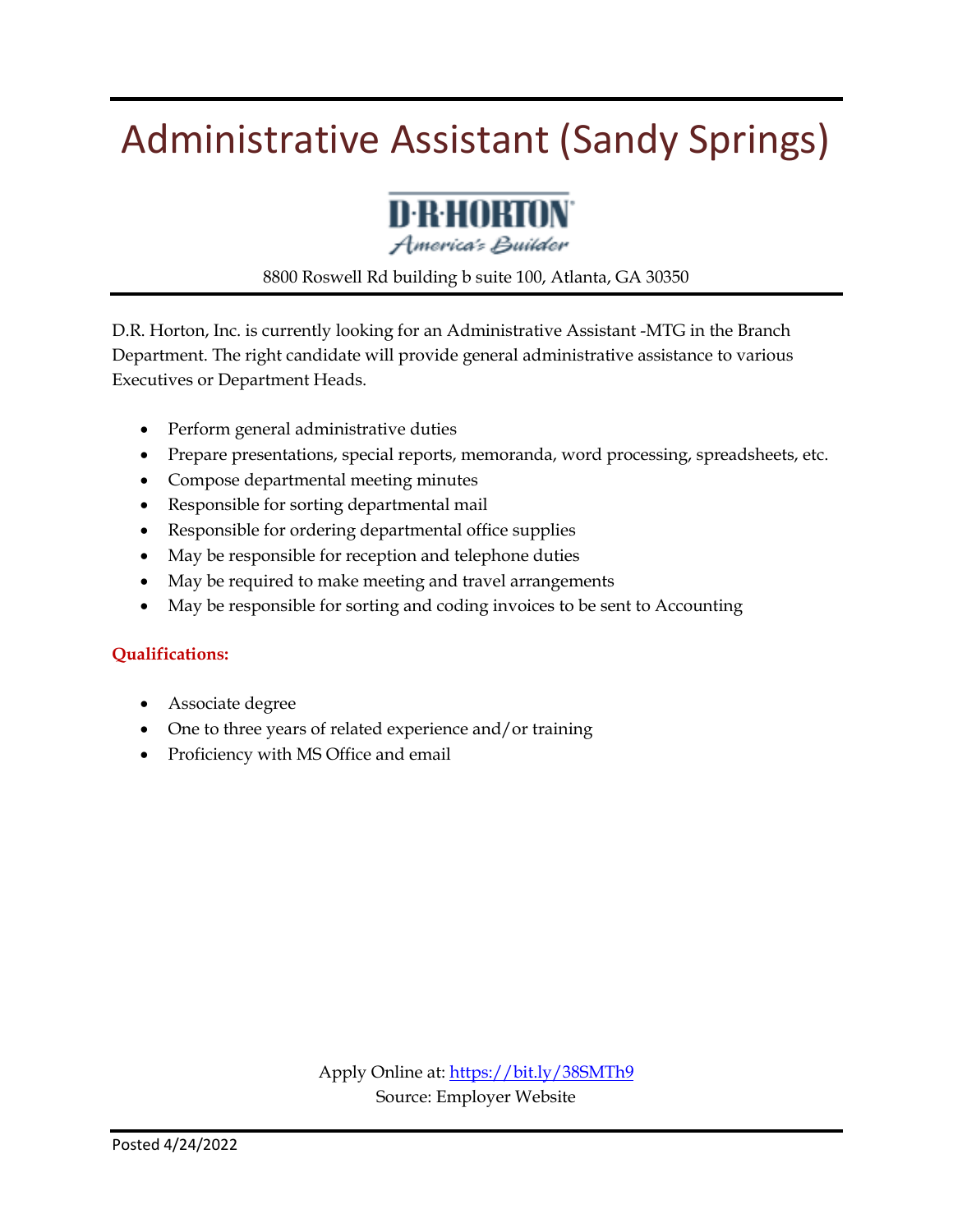### Executive Assistant (Buckhead)



3550 Lenox Road Ne Floor 16; Atlanta, GA 30326

#### **Responsibilities:**

- Work as a team with our Admins to jointly support the business groups
- Prepare and produce high quality client presentations, reports, correspondence, graphic presentations, and other documents
- Proof documents and presentations for grammar and ensure all comply with the Aon Brand
- Schedule and coordinate meetings, conference calls, reserve meeting space. Act as support for office guests
- Coordination of travel arrangements and expense reports

#### **Qualifications:**

- High school diploma or equivalent
- 3+ years of relevant experience in administrative support
- Advanced-level computer literacy in Microsoft Office Suite and other programs as applicable

Apply Online at:<https://bit.ly/3rNzBJo> Source: Employer Website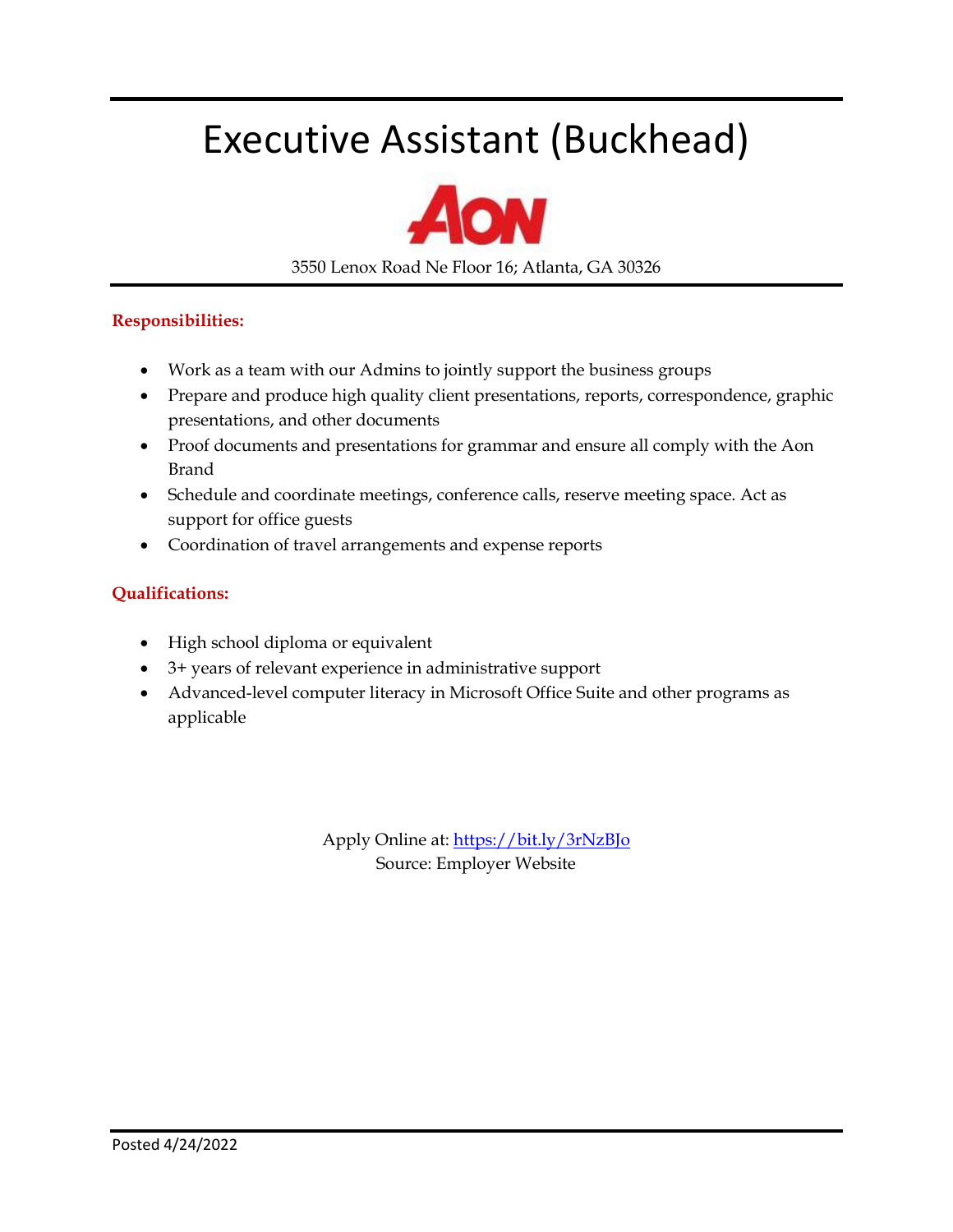### Locker+ Customer Service Associate PT



2800 Old Milton Parkway, Alpharetta, GA

Associates work in designated retail locations helping facilitate the delivery and return of customer orders.

- Receive, pick, and stow customer orders, process returns, and prepare for delivery.
- Assist customers with questions they may have.
- Work through problem-solving scenarios for customers.
- Maintain a clean, safe, and organized workspace.
- Manage responsibilities for a Locker+ location, including opening and closing site.
- Use technology like smartphones and handheld devices to sort, scan, and prepare orders.
- Receive truck deliveries.

[No qualifications specified in ad.]

Part-time between the hours of 6:30 AM and 10:30 PM with schedules varying week to week.

Apply Online at:<https://amzn.to/3MrsVZk> Source: Employer Website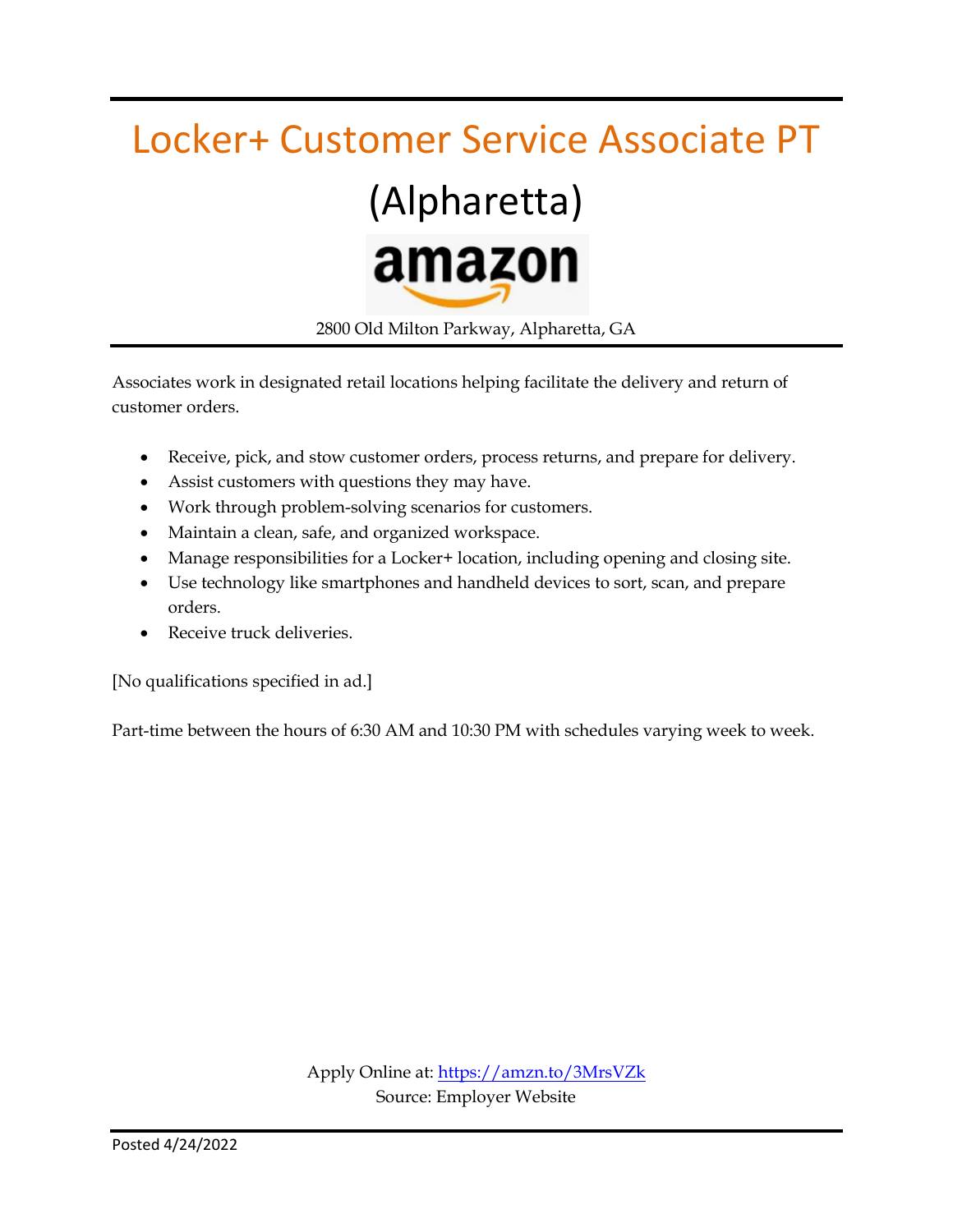### Wellness Screener (Brookhaven)



1575 NE Expy NE, Atlanta, GA 30329

To ensure the safety of our patients, visitors and staff Children's is screening all staff, visitors and vendors who enter our hospitals, ambulatory and administrative locations.

- Uses a contactless thermometer to screen and read temperature.
- Screens staff and guests using a basic questionnaire concerning health status and travel.
- Wears PPE as required for performing medical screening
- Processes accurate paperwork (Health Insurance Portability and Accountability Act standards) on each patient/contact in a timely manner and logs
- Manages social distancing restriction in assigned area

#### **Qualifications:**

- Two years of experience in customer service in a business office environment
- Computer skills that include the internet and Microsoft Outlook and Word
- High school diploma

Apply Online at:<https://bit.ly/3xH0D92> Source: Employer Website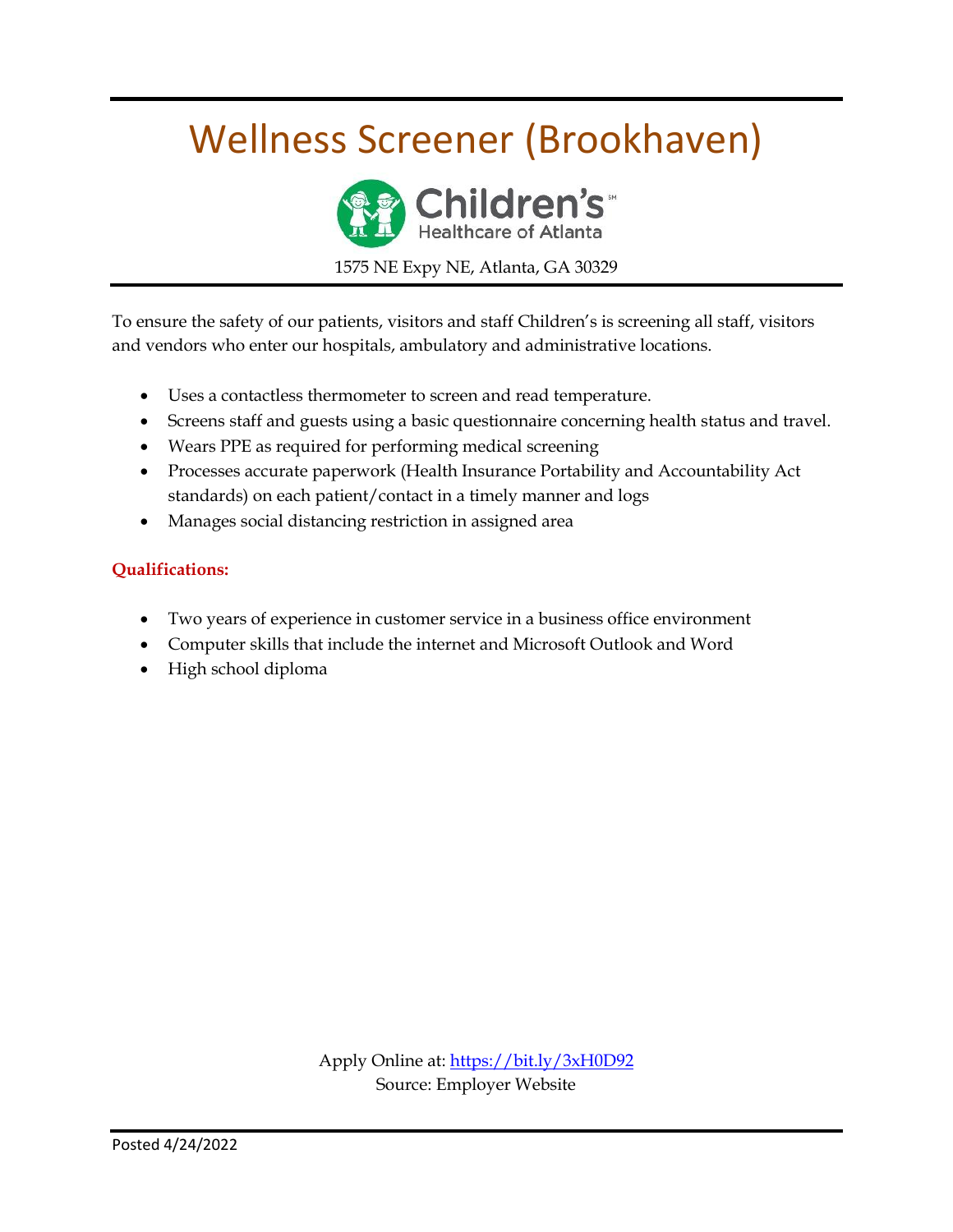### Assistant to the City Clerk (Dunwoody)

### **Jacobs**

### Dunwoody City Hall

4800 Ashford Dunwoody Rd NE, Dunwoody, GA 30338

### **Responsibilities:**

- On-site clerical and administrative support for the office of the City Clerk
- Organize, store, maintain and administer the City's system of archiving documents, records, and contracts for all City departments at the direction of the City Clerk
- Protect the integrity of all public records in accordance as set forth in the Official Code of Georgia Annotated (OCGA)
- Maintain and administer the City's document imaging system and records retention management
- Format, print, route, and store ordinances, and resolutions for the City Clerk
- Manage, document and respond appropriately to open records requests on behalf of the City as directed by the City Clerk
- Attend all City Council meetings and duplicate and distribute materials
- Post public notices as directed
- Ensure compliance with all open records and open meeting laws
- Perform City Clerk's responsibilities upon the City Clerk's absence

### **Qualifications:**

- Three or more years of administrative experience
- High school diploma/GED
- Advanced proficiency in Microsoft Word, Excel, and Outlook
- Valid driver's license Preferred:
- Experienced at recording and transcribing minutes
- Current certification as a Notary Public, or ability to obtain within 12 months of start date
- Current State of Georgia certification as a Municipal Clerk

Apply Online at:<https://bit.ly/3rFYbMf> Source: Employer Website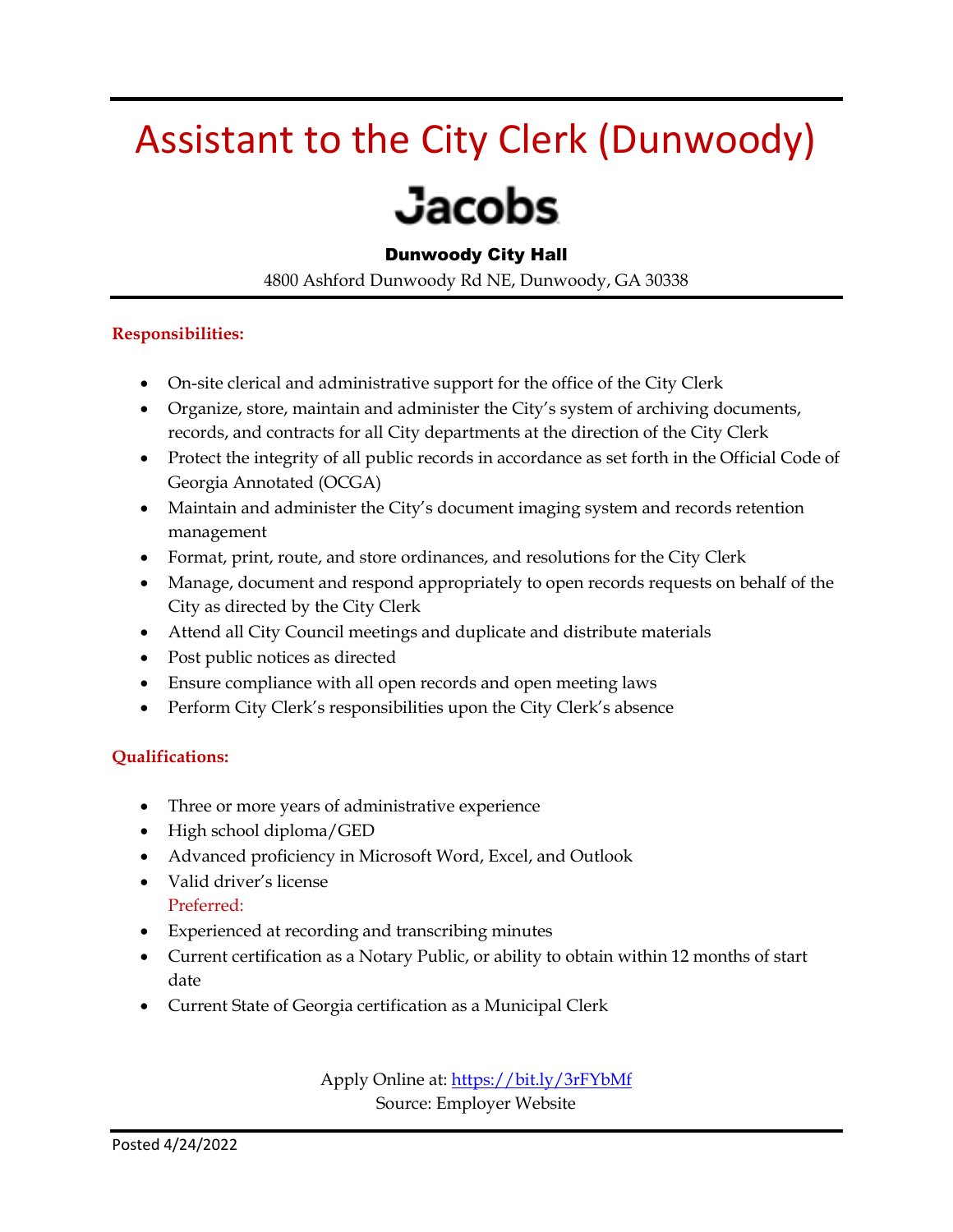### Executive Assistant (Johns Creek)



5985 State Bridge Road, Johns Creek, GA, 30097

Provides secretarial and administrative support to the President, SVP, GVP or VP. Planning, scheduling, and arranging meetings and travel, providing administrative support for projects and presentations and coordinating correspondence and other data that may include highly sensitive and confidential information. Deals with a diverse group of external callers and visitors as well as internal contacts at all levels of the organization.

- Schedules and organizes complex activities such as meetings, travel, conferences and department activities. Maintains and coordinates executive's daily schedule.
- Types and designs general correspondence, memos, spreadsheets, charts, graphs, etc. Proofreads copy for spelling, grammar, layout and accuracy, making appropriate changes when necessary. Responsible for accuracy and clarity of final copy.
- Plans, creates and coordinates visual presentations, disseminates information, coordinates mailings.
- Establishes, develops, maintains and updates filing/information storage system for timely retrieval.
- Prepares and submits travel reimbursement forms and submits invoices for payment.
- Acts as a liaison with other departments and outside agencies, including high level staff.

### **Qualifications:**

- High School education and extensive knowledge of secretarial, office and administrative procedures required.
- Prefer at least 5 years of experience.
- Familiarity with a variety of computer software applications including word processing, spreadsheets, database and presentation/visual software (e.g. MS Word, Excel, Outlook, Powerpoint).

Apply Online at:<https://bit.ly/3vzxQ3N> Source: Employer Website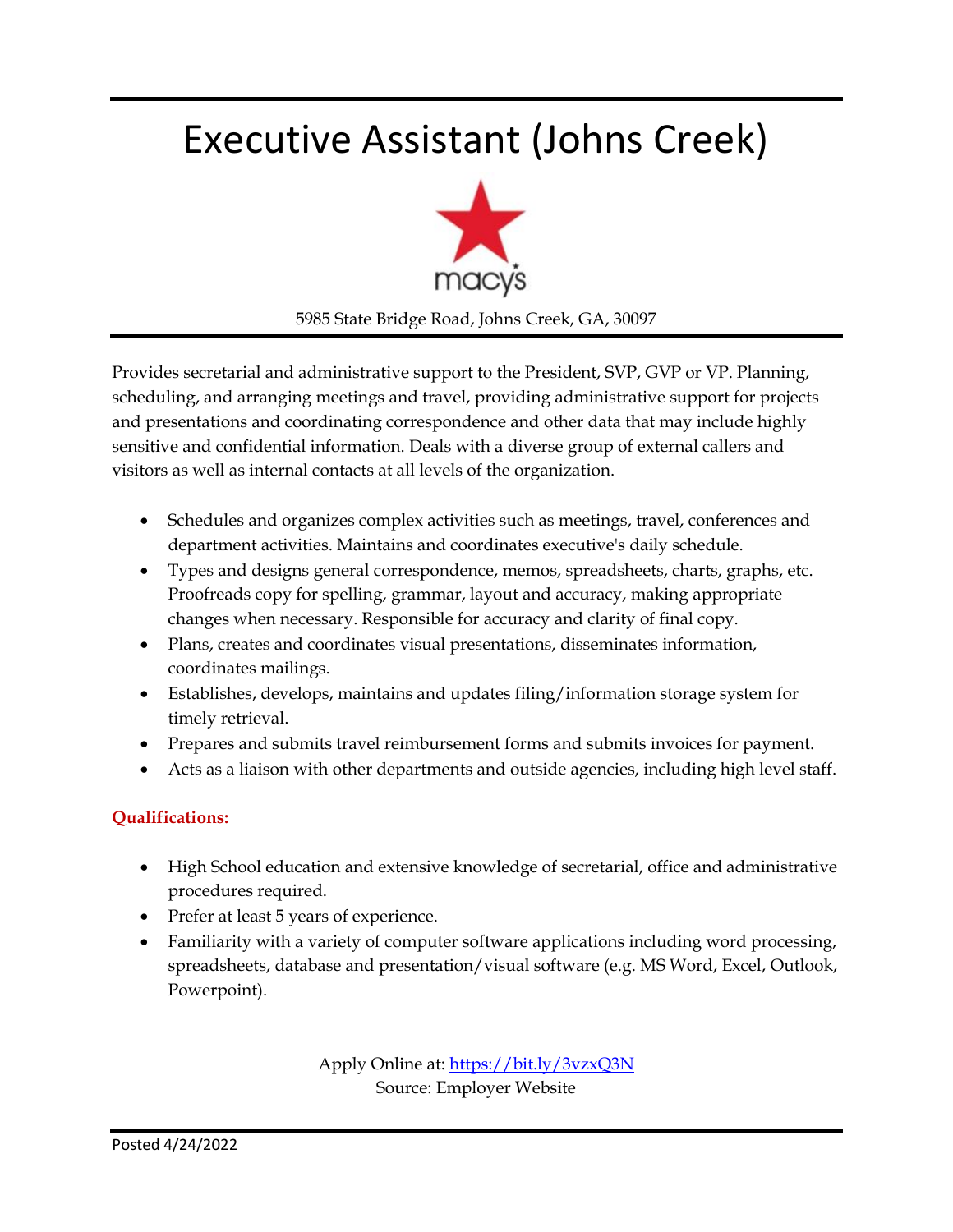### Front Desk Coordinator (Alpharetta)



2710 Old Milton Pkwy, Suite 150 Alpharetta, GA 30009

Anderson Center for Hair & Aesthetics is looking for a Front Office Coordinator to manage our front desk on a daily basis and to perform a variety of administrative and clerical tasks. As a Front Office Coordinator , you will be the first point of contact for our practice. Our Front Office Coordinator's duties include offering administrative support. Welcome guests and greet people who visit, coordinate front-desk activities, including distributing correspondence and redirecting phone calls.

- Greets patients and visitors in a prompt and helpful manner; provides instructions/directions as needed.
- Ensures patient information is complete and accurate; updates patient profiles and scans required documents.
- Collects payments and outstanding balances, records all transactions in the EMR (Electronic Medical Record).
- Manages patient monies collected and closes batches at end of day.
- Provides necessary release and HIPAA forms to patients for completion and signature.
- Monitors schedule and organizes patient flow for office appointments.
- Maintains clean and orderly waiting area; coordinates patient movement.
- Answers emails and voicemails and returns patient calls.

### **Qualifications:**

- A High School Diploma and/or GED, but preferably Medical Assistant Certificate, Associate's Degree, or equivalent work.
- A minimum of 2 years professional front desk experience, preferably in a medical setting.
- Proficient computer skills; Experience with Nextech (EMR) preferred.

\$15.00 - \$20.00 per hour

Apply Online at:<https://indeedhi.re/3xKTTqO> Source: Indeed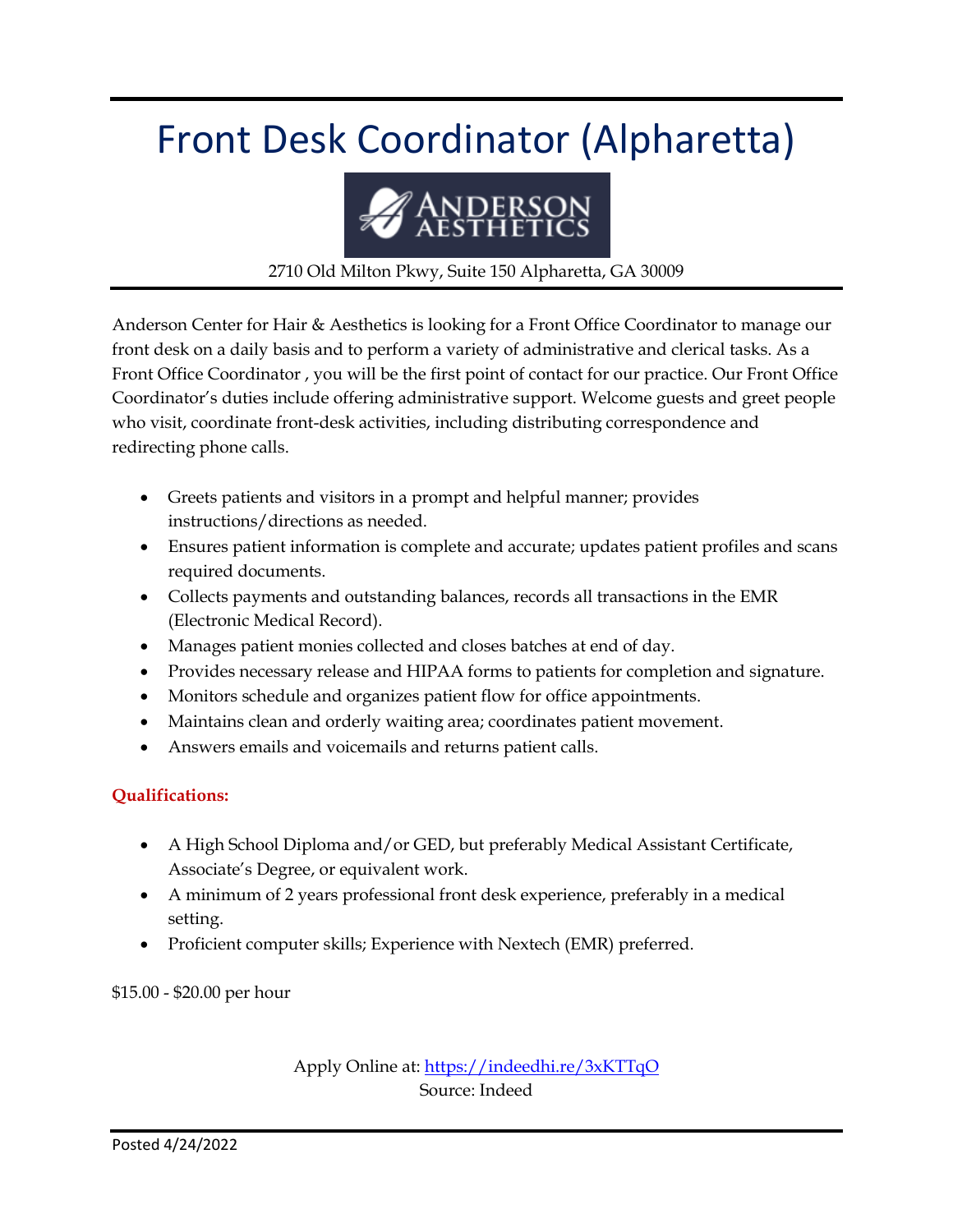

1100 Abernathy Rd NE #1000, Atlanta, GA 30328

The WOTC Client Service Representative is responsible for answering inbound phone calls using a multi-line system to assist our clients' employees. You are also responsible for performing general clerical duties including, but not limited to, copying, faxing, scanning, mailing, shipping, and filling.

#### **Qualifications:**

Strong PC skills required, including Microsoft Word, Excel and Outlook

Monday- Friday 9am-6pm

\$13 - \$15 an hour

Apply Online at:<https://bit.ly/3rErr6l> Source: Employer Website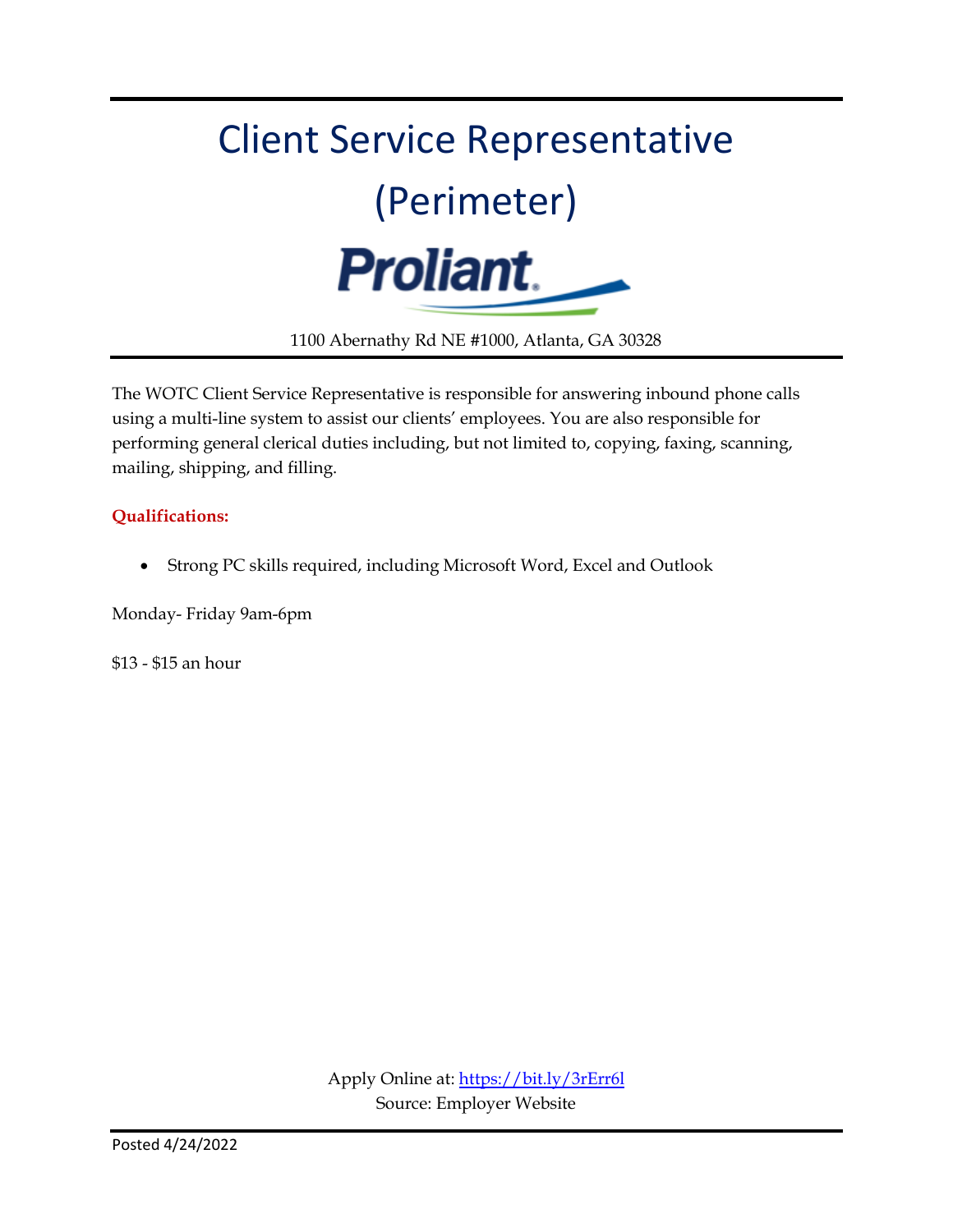### District Coordinator / Administrative Assistant (Dunwoody)



10 Peachford Circle, Dunwoody, GA 30338

#### **Responsibilities:**

- Responsible for answering phones, providing information, and receiving information concerning matters involving the region
- Direct resident issues to proper manager when necessary and assist in resolving resident problems via telephone and email
- Respond to residents in a timely manner via phone or email
- Coordinate appointments, meetings, seminars, training classes, planning sessions
- Make travel arrangements for regional employees
- Prepare expense reports and PCARD statements for regional employees as directed
- Responsible for Onboarding and first day activities for all new hires within the region
- Record and complete minutes of meetings as assigned
- Collect and review monthly incentives; obtain approvals from District Manager (s) and forward to correct department

### **Qualifications:**

- High School Diploma required; Bachelor's degree preferred
- 1-3 years of experience at administrative level supporting multiple managers performing complex clerical duties
- Experience with OneSite, YieldStar, and Ultimate Software preferred
- Advanced training in typing and general office procedures
- Proficient in Word, Excel, Outlook, PowerPoint

Hybrid Schedule is in-office Monday, Wednesday, Thursday with remote work Tuesday and Friday. \*may vary as projects demands\*

> Apply Online at[: https://indeedhi.re/383JXxU](https://indeedhi.re/383JXxU) Source: Indeed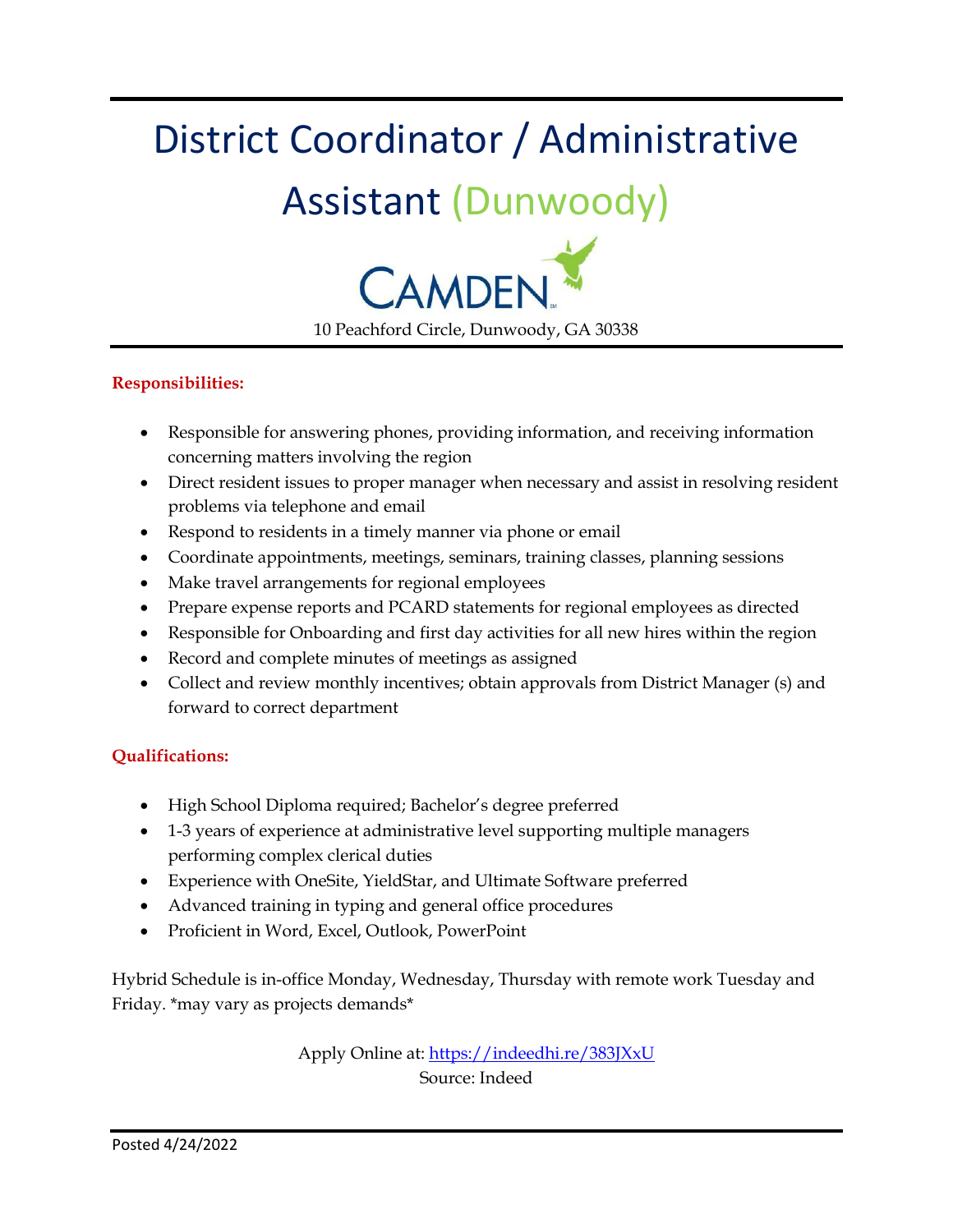### Receptionist (Sandy Springs)

# **SavaSeniorCare**

### Sandy Springs Health & Rehabilitation Center

1500 S Johnson Ferry Rd NE, Sandy Springs, GA 30319

#### **Responsibilities:**

- Answer the telephone in a professional manner; directs calls to appropriate individuals, and/or takes messages.
- May fax and photocopy information as needed.
- Maintain current resident/patient and staff directories
- May accept job applications and forwards to appropriate department.
- Announce emergency codes and instructions over public address system as required.
- Assist Residents, family members, and others with inquiries regarding Resident and facility information.

#### **Qualifications:**

• Minimum high school diploma or equivalent.

Apply Online at:<https://bit.ly/3OoqzMO> Source: Employer Website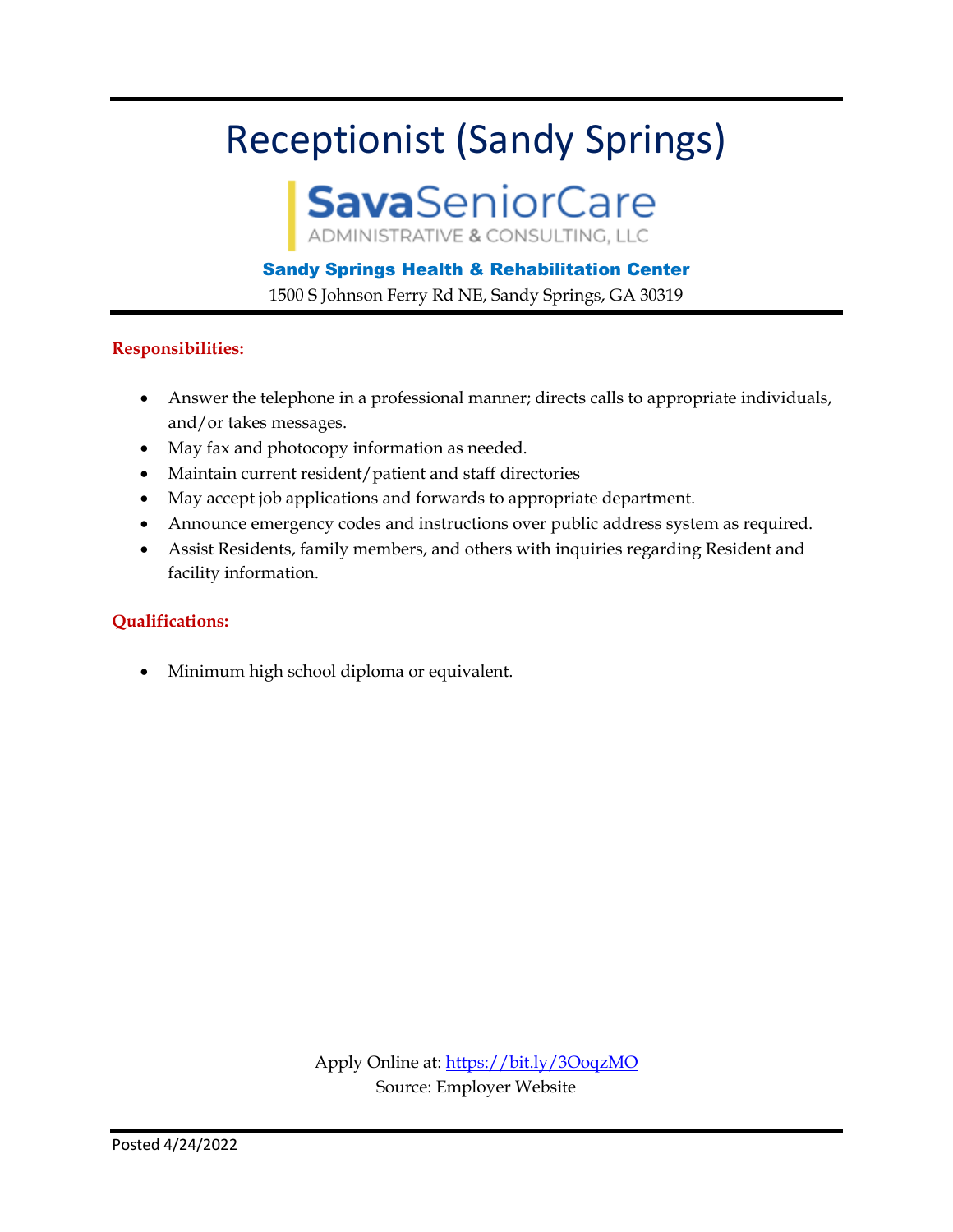### Administrative Assistant PT (Buckhead)



3414 Peachtree Rd NE # 1160, Atlanta, GA 30326

#### **Responsibilities:**

- Accurately process contracts on the company's data platforms.
- Input data and create relevant records.
- Manage email inboxes within agreed timescales.
- Accurately process system change requests on the company's data platforms.
- Attend to incoming and outgoing post; process internal and external correspondence within agreed timescales.
- Manage and keep up to date all scanning and filing for the client services department
- Undertake adhoc projects and tasks, as required.

#### **Qualifications:**

- Previous administrative experience is a benefit, but not a requirement.
- A good knowledge of Microsoft Office applications including; PowerPoint, Excel, Outlook and internet applications.

Apply Online at:<https://bit.ly/3rH1KC4> Source: Employer Website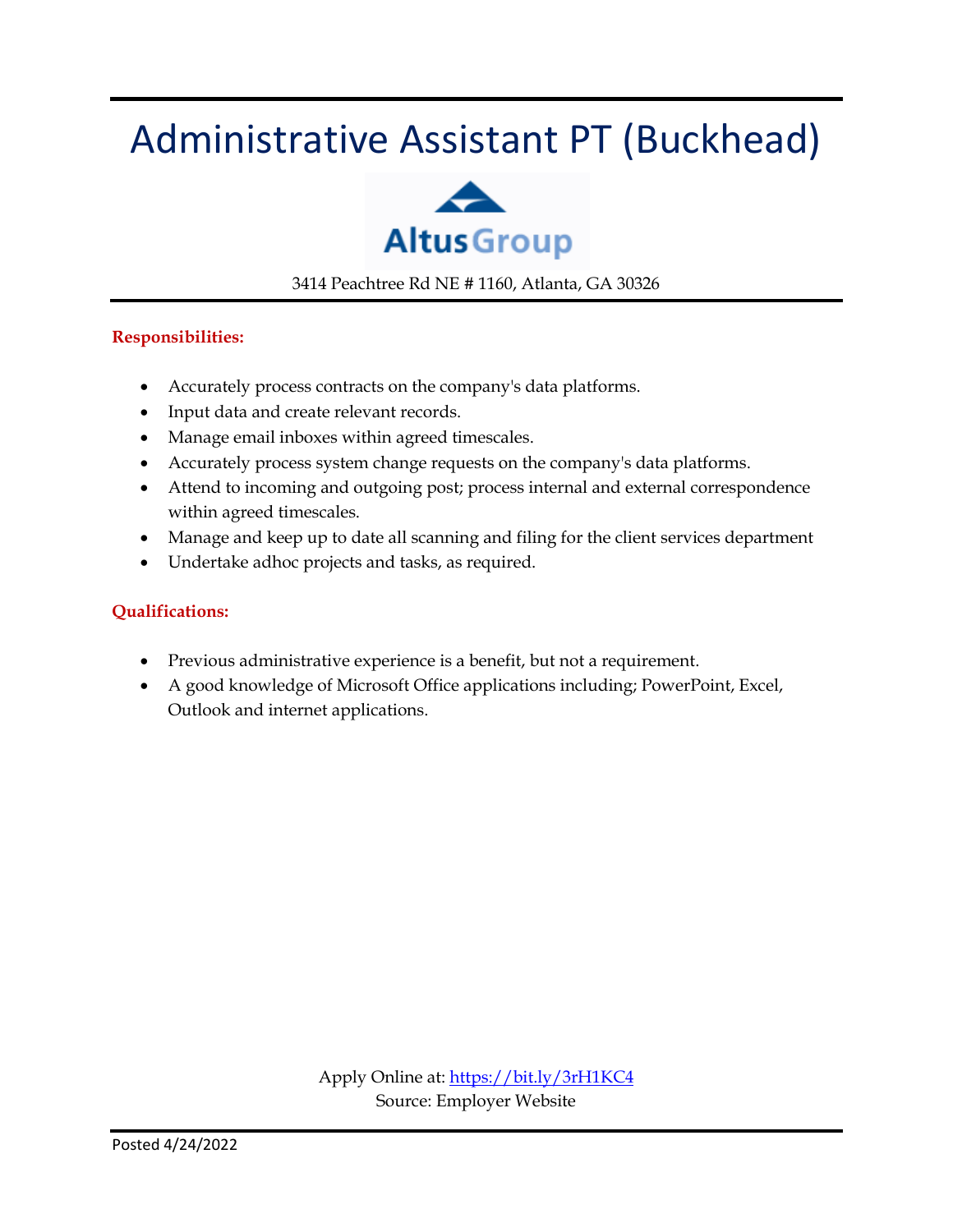### Retail Office Assistant (Perimeter)



1201-A Hammond Dr Ste A, Atlanta, GA 30346

Responsible for supporting sales associates, customers, and store management, processing payments and finance applications answering delivery questions, assisting with customer care responsibilities, answering phones, and various other office duties.

#### **Qualifications:**

- Three to six months of relevant experience preferred
- Computer navigation skills, general computer knowledge, and MS Office understanding

\$14-16 per hour,

Apply Online at:<https://bit.ly/3v3q1Em> Source: Employer Website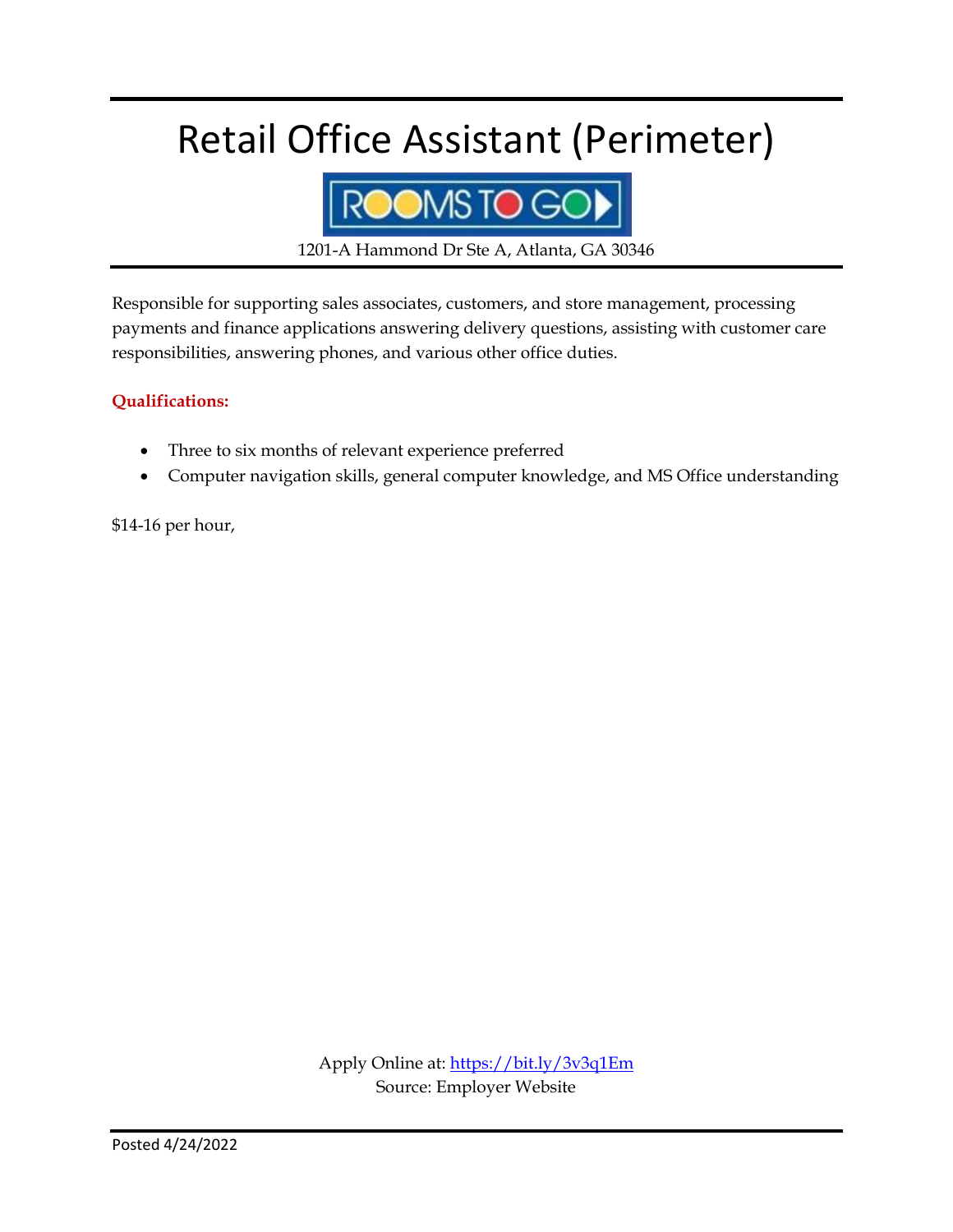### Customer Care Coordinator (Alpharetta)



Corporate Office 3820 Mansell Rd, Alpharetta, GA 30022

#### **Responsibilities:**

- Administrative support to Construction department by digitally filing home paperwork
- Handle all in-coming phone calls from customers regarding warranty and service concerns
- Process and maintain all in-coming service requests.
- Updating warranty tracker showing status of all outstanding items by rep and community
- Provide homeowners with digital warranty documents
- Manage sign off reports, ensure signoffs are completed correctly.
- Assist in obtaining any information required to complete service requests. For example, looking up original contractors and supplier, looking up decorating selections, determining effective warranty dates.
- Preparing and processing service-related correspondence when necessary
- Prepare the "example" homeowner orientation packages for field members
- Maintain supply of all warranty documents, e.g. folder inserts, emergency stickers for builders, warranty books for the field, etc.
- Maintain Closing Tracker Report; reaching out to field members for missing documents.
- Maintain Guild Quality Account by submitting data for uploads, managing user accounts, upcoming survey reports, and monthly/bonus reports.
- Prepare various reports for Customer Care Manager and V.P., Operations including quarterly bonus data.

### **Qualifications:**

- High school degree required
- Proficient in Word, Excel and Outlook
- Construction or building industry experience desired.

Apply Online at:<https://bit.ly/3EytXQy> Source: Employer Website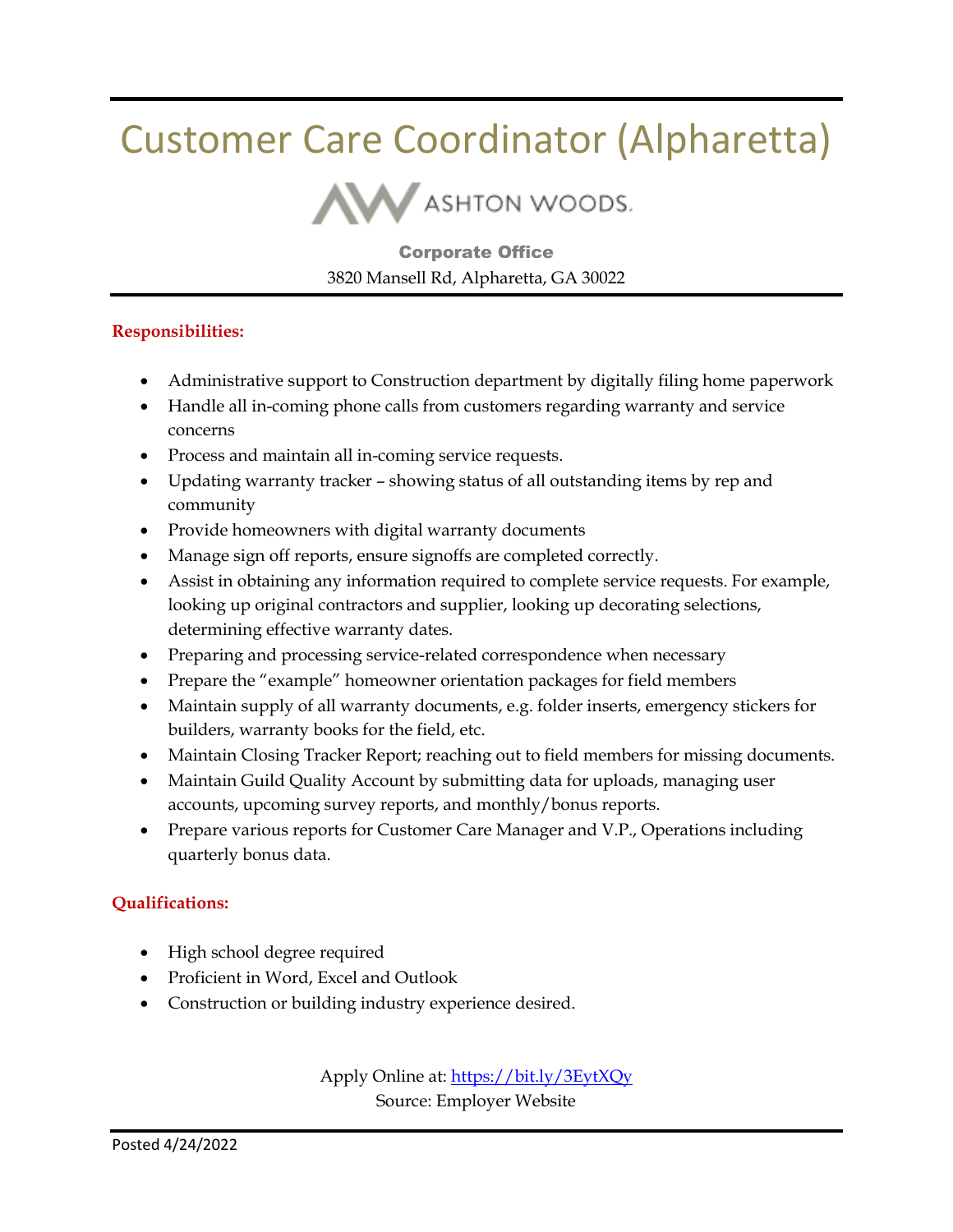### Health Information Specialist (Alpharetta) CiOX<sup>"</sup> 925 North Point Pkwy, Alpharetta, GA 30005

This is an entry level position responsible for processing all release of information (ROI), specifically medical record requests, in a timely and efficient manner ensuring accuracy and providing customers with the highest quality product and customer service.

### **Qualifications:**

- High School Diploma or GED.
- Basic computer proficiency.
- Strong data entry skills.
- Experience in a healthcare environment preferred

Full-Time: Monday-Friday 7am-3:30pm EST

Apply Online at:<https://bit.ly/3rGI5Cm> Source: Employer Website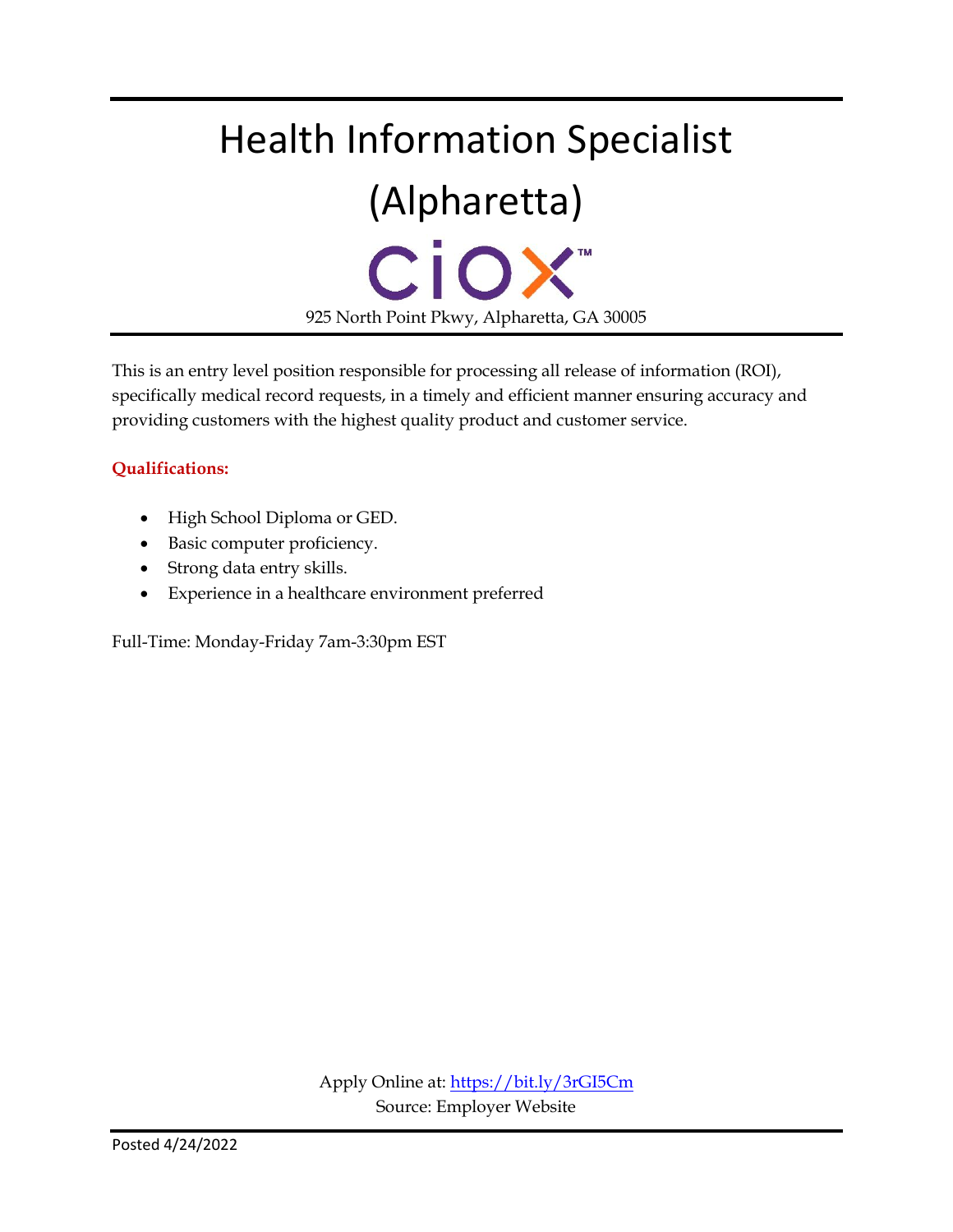### Executive Assistant (Perimeter)



#### Sisecam Chemicals Resources

5 Concourse Parkway Northeast Suite 2500 Atlanta, GA 30328

The Executive Assistant will provide administrative support to the Leadership Team and senior staff based in the Atlanta Corporate office.

- Serve as primary support for the Leadership team, as well as any other support needed for the Administrative Team.
- Facilitate internal and external communication, including screening of incoming phone calls and regular interaction with both internal and external audiences.
- Maintain calendars, and schedule meetings and appointments.
- Arrange domestic and international travel, including preparation of international travel documents/itineraries when necessary, and in accordance with the company's current Travel Policy and Procedures.
- Prepare expense reports utilizing the company's electronic expense report program.
- Assist with the preparation and distribution of presentations, meeting materials, reports and other documents as needed. Composes or edits confidential correspondence, memorandum, spreadsheets, and reports for distribution both internally and externally. Must be able to accurately proofread, format as required and meet deadlines.
- Plan and coordinate meetings, including management events (as applicable).
- Handle time sensitive and confidential matters expeditiously and proactively.
- Maintain filing systems, ensuring records are kept in an organized and readily accessible manner.

### **Qualifications:**

- Five (5) or more years of executive support or applicable administrative experience required
- Expertise in utilizing Microsoft Office applications (Word, Excel, PowerPoint, and Outlook)
- Bachelors or better in Business Administration or related field preferred

Apply Online at:<https://bit.ly/3OsTYFx> Source: Employer Website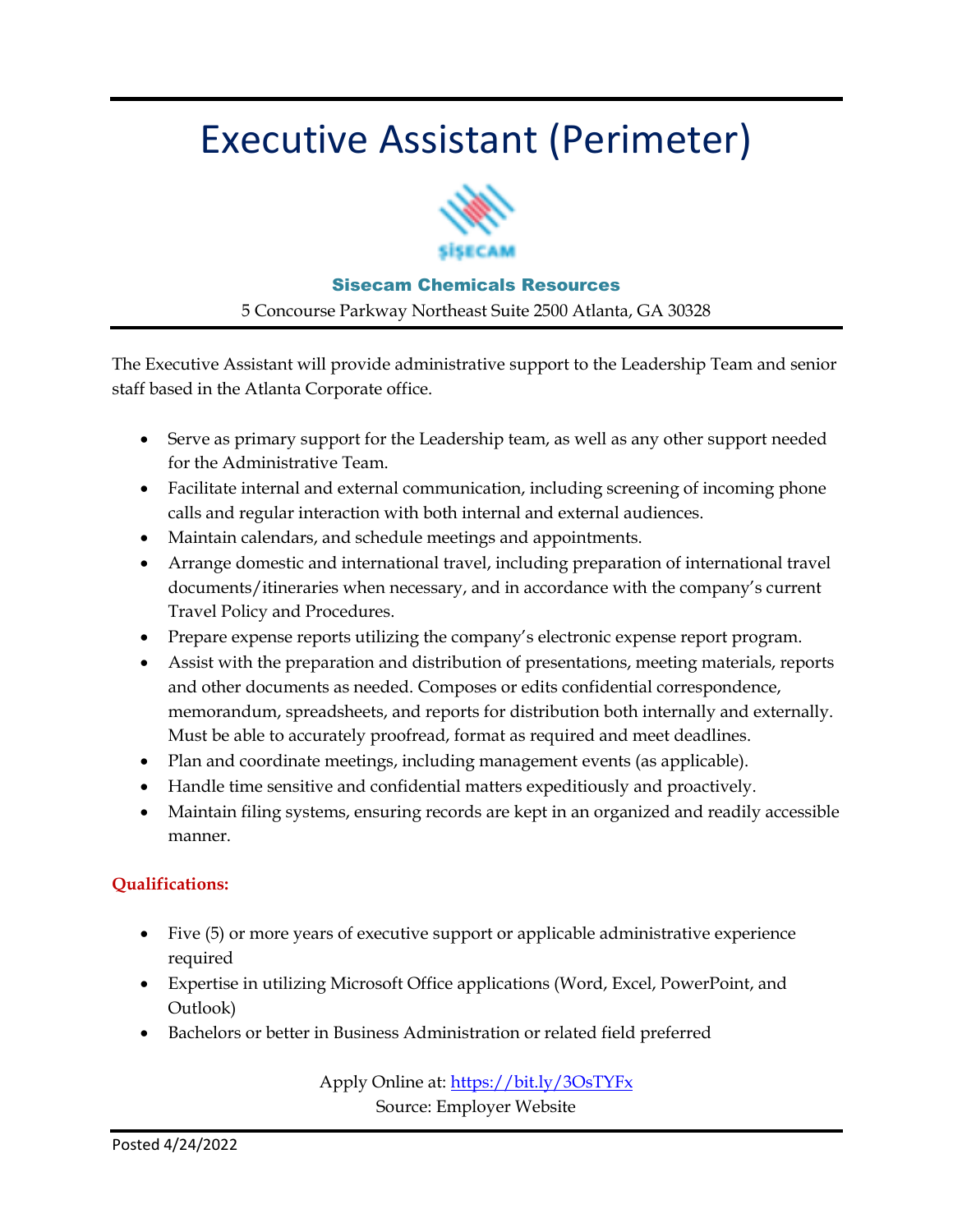# Concierge PT (Alpharetta)<br>
Zuspired



11450 Morris Rd, Alpharetta, GA 30005

#### **Responsibilities:**

- Greets all visitors entering Community in a courteous, warm, and professional manner
- Provides drinks and other comfort amenities as deemed appropriate for visitors while waiting
- Answers all incoming calls; routes them to the appropriate parties or provides assistance in directing the callers to the appropriate person/location
- Provides administrative support to the Community leadership
- Answers general questions regarding the Community to potential residents or inquiring parties
- Provides informational brochures and packets as requested and ensures proper referrals are made to the sales team
- Tours the Community to prospective residents and/or their families if the sales team or another Director is unavailable
- Maintains and updates basic contact information and emergency contact information for residents
- Receives, sorts, and delivers, all mail, packages, and newspapers for residents and the Community
- Checks in visitors, vendors and 3rd party providers

### **Qualifications:**

- High school diploma or general education degree (GED) preferred; and a minimum of one-year related experience and/or training; or equivalent combination of education and experience.
- Working efficiency with Microsoft Office applications, including Word, Excel and Outlook.

Apply Online at:<https://bit.ly/3v1BELV> Source: Employer Website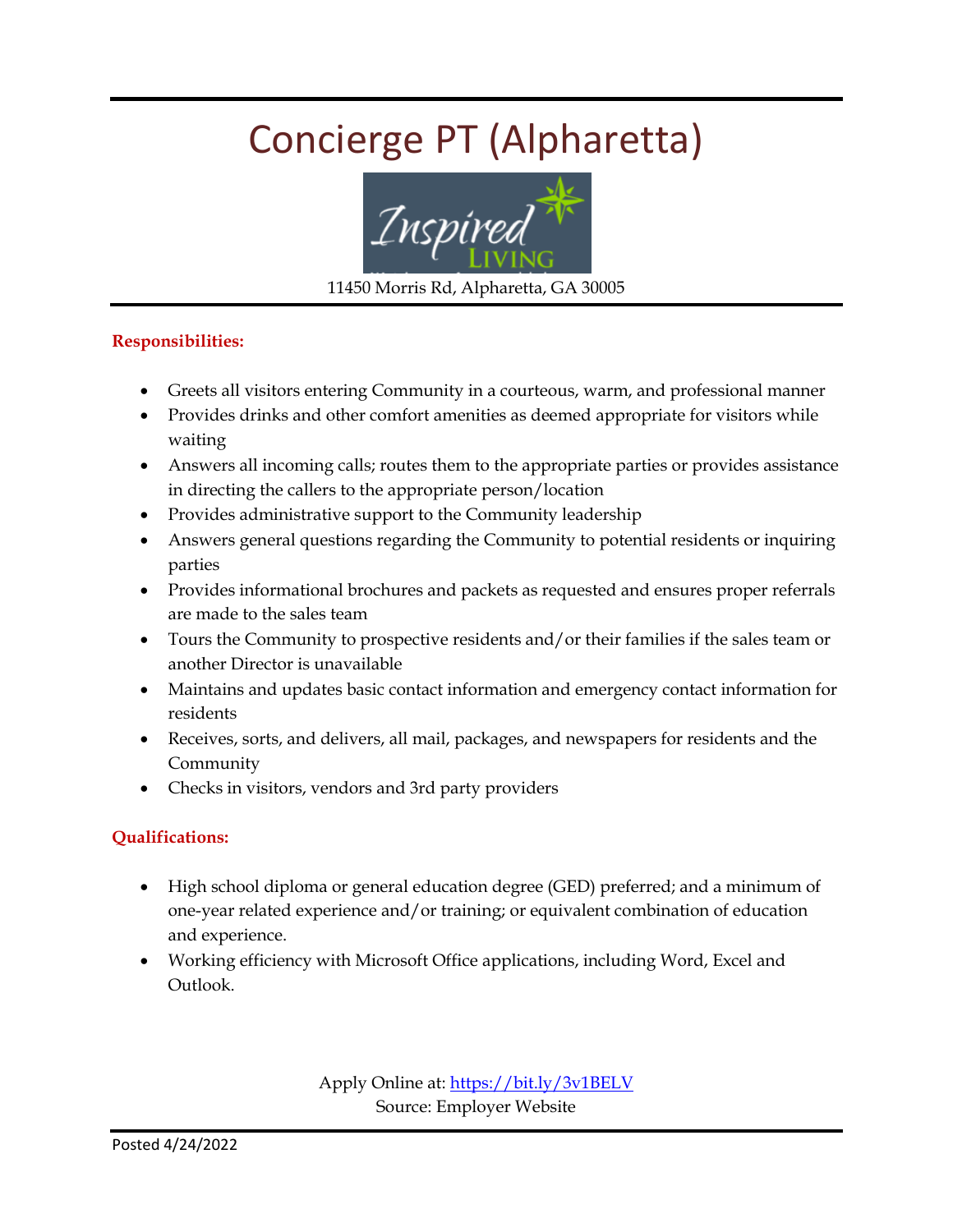## Entry Level Corporate Recruiter (Sandy Springs) **Exercise** 1120 Hope Rd, Sandy Springs, GA 30350

The Corporate Recruiter is primarily responsible for creating and executing the full cycle recruitment for MedSide Healthcare. He/she will generate diverse candidate pools, maintain and promote positive relationships with external services.

- Establish recruiting requirements by studying organization plans and objectives; meeting with managers to discuss staffing needs.
- Full cycle recruiting in all functions/departments within the organization including posting, sourcing, screening, scheduling and offers.
- Build applicant sources by researching and contacting community service associations, colleges, employment agencies, recruiters and job boards; providing organization information, opportunities, and benefits; making presentations; maintaining rapport.
- Develop and nurture a pipeline of exceptionally qualified candidates and maintain their level of interest to meet current and future demand.
- Evaluates applicants by discussing job requirements and applicant qualifications with managers; interviewing applicants on a consistent set of qualifications.
- Evaluate applicants by discussing job requirements and qualifications with management.
- Assist with coordination of continuing education courses for MedSide's current clinical team and also invite clinicians from the metropolitan area

### **Qualifications:**

- Bachelor's degree preferred
- Experience working with Applicant Tracking Systems

Apply Online at:<https://bit.ly/3vyHTWR> Source: Employer Website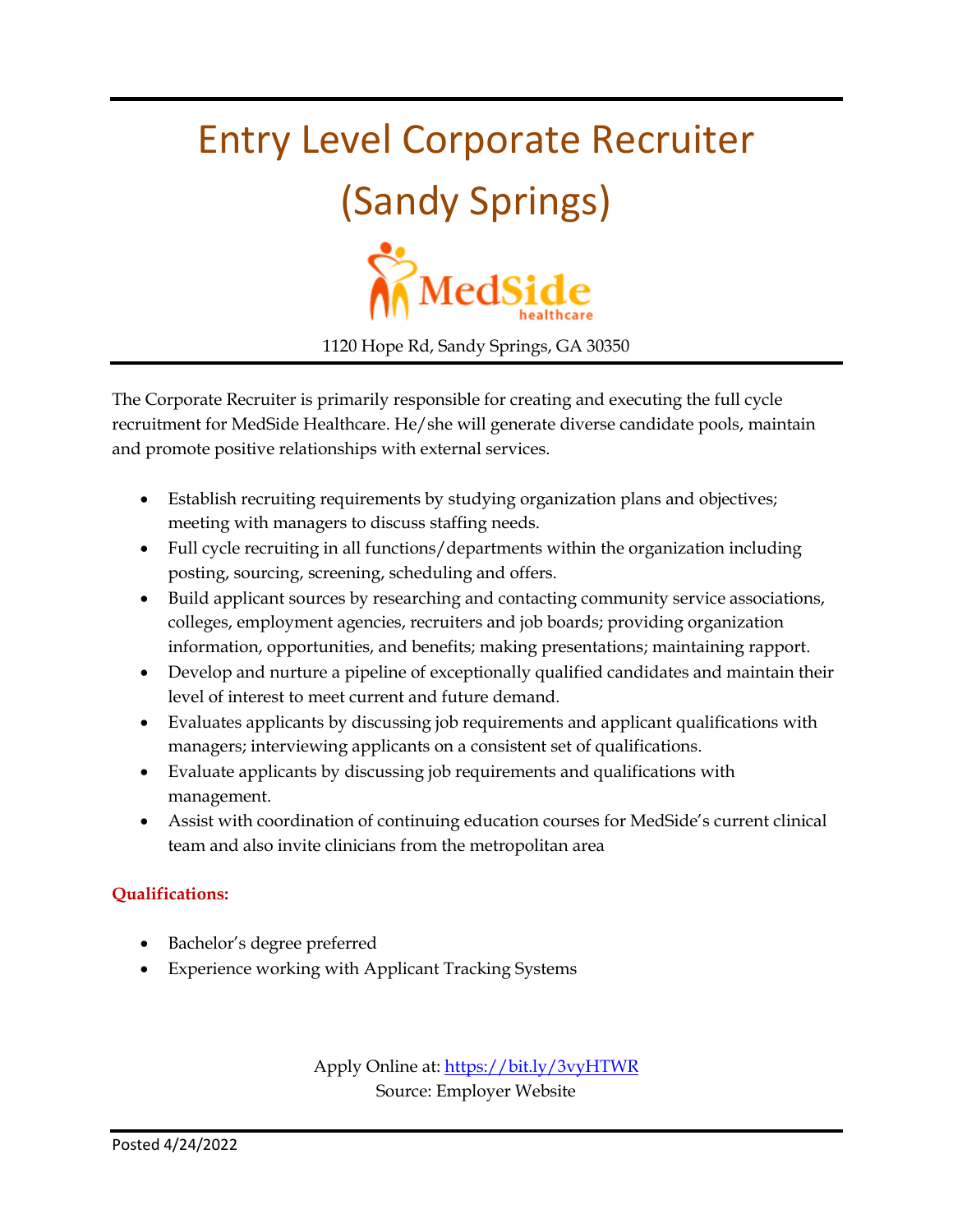### Concierge / Receptionist (Buckhead)



### **Qualifications:**

Customer service: 1 year (Required)

High school or equivalent (Preferred)

\$13 - \$15 an hour

Apply Online at:<https://indeedhi.re/3vAzD8E> Source: Indeed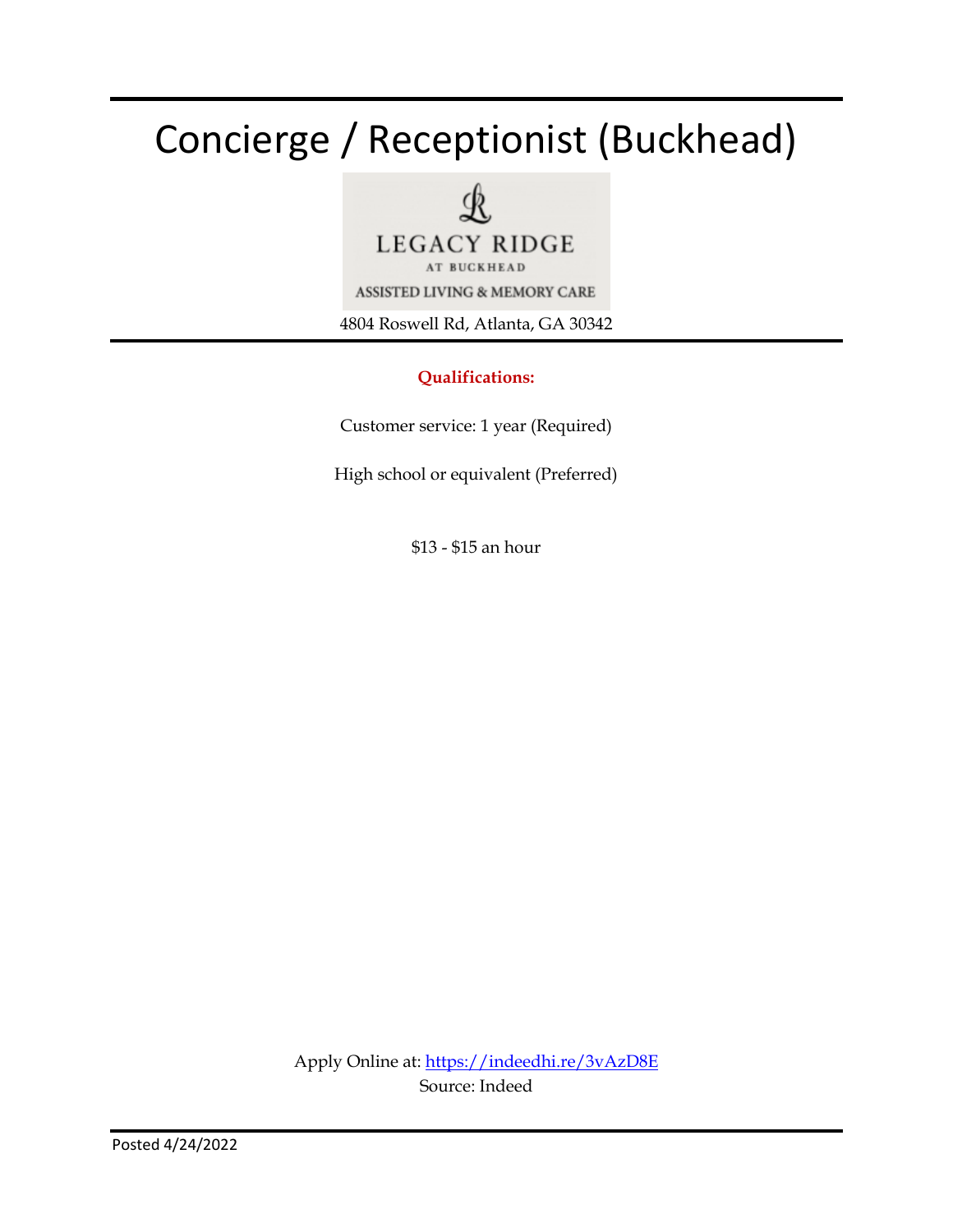### Art Camp Assistant – Temporary



### Recreation, Parks, Historic and Cultural Affairs

This position is a customer service and staff support position. The employee will be expected to assist the instructor with room set up and takedown of the art portion of Strokes camp. The employee will assist with scheduled activities and programs throughout the camp. This will include encouraging and helping children with their art projects, assisting with group projects, supervising children, and performing first aid as necessary. Employee is also responsible for screening and handling a variety of routine inquiries in person.

#### **Qualifications:**

 No work experience is required for this entry-level position. Experience or education is preferred, which provides the necessary knowledge, skills, and abilities for this job.

Monday to Friday

\$11 - \$14 an hour

Apply Online at:<https://indeedhi.re/39c3ZqA> Source: Indeed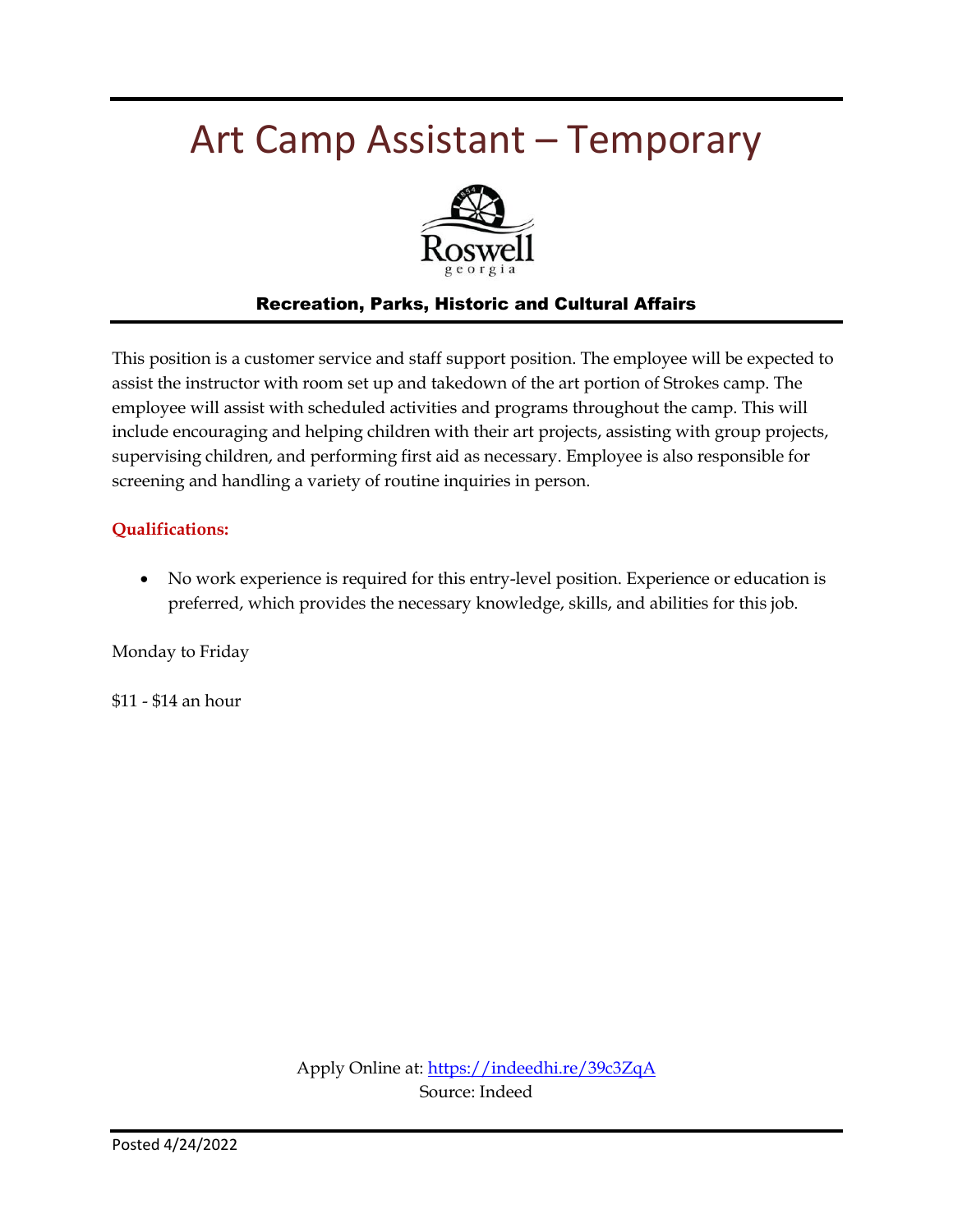### Executive Assistant (Roswell)



11270 Elkins Rd, Roswell, GA 30076

The Executive Assistant will provide general office operations and administrative support for the Executive Director and back up support for the finance and development teams.

- Process Incoming and Outgoing Mail
- Respond to Telephone Calls & Emails
- Assist with Bank Deposits Assist with Accounts Payable
- Manage Office Supplies
- Help Manage Office Equipment
- Process Timesheets/ PTO requests Help Process New Hire Paperwork
- Assist Creating Staff Newsletter Assist Staff w General HR
- Assist ED with Monthly Reports Maintain Board Minutes, Board Portal Maintain Board Documents (By-Laws, Policies, Conflict of Interest, etc.)
- Assist with the Onboarding of new board members
- Assist with board meetings, retreats, committee meetings
- Provide CRM administrative/ user support Help maintain data in CRM

### **Qualifications:**

- Excellent computer skills with expertise in Microsoft programs including Word, Excel, PowerPoint
- Three years experience

\$15 per hour.

Apply Online at:<https://bit.ly/3vgsVo7> Source: Employer Website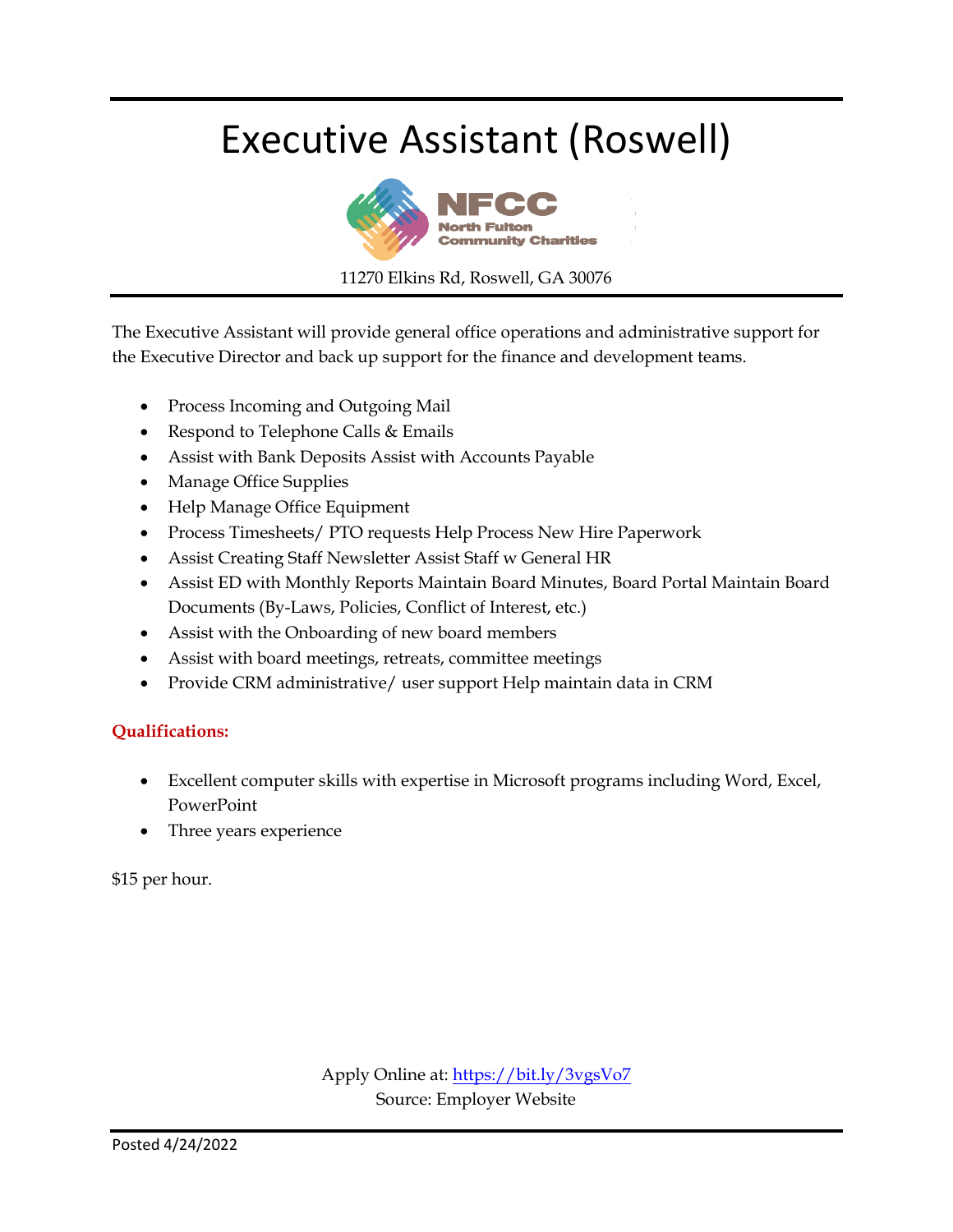### Food Service, Housekeeping, & Other Now Hiring – Week of 4/24/22

**PT Package Handler Hiring Event (Roswell) Apr 28, 2022 | 10 am–2 pm; \$15 an hour** UPS / 1300 Old Ellis Rd, Roswell, GA 30076 US <https://indeedhi.re/3jXXDgH>

**Laundry Attendant (Perimeter) \$14 - \$16 an hour** Westin Atlanta Perimeter / 7 Concourse Pkwy, Atlanta, GA 30328 <https://indeedhi.re/3vwS7a7>

**Dishwasher / Utility (Dunwoody)** Dogwood Forest Dunwoody / 7400 Peachtree Dunwoody Rd, Atlanta, GA 30328 <https://bit.ly/3v192CN>

> **Service Greeter/Valet (Roswell)** Nalley Audi / 11505 Alpharetta Hwy, Roswell, GA 30076 <https://bit.ly/3jUdbBR>

> > **Buffet Attendant (Roswell)** Cicis / 10516 Alpharetta Hwy, Roswell 30076 <https://bit.ly/396nkJN>

**Lobby Attendant / Room Attendant (Alpharetta) \$16 an hour** Embassy Suites / 5955 North Point Pkwy, Alpharetta, GA 30022 <https://bit.ly/3jYIDPq>

**Crew Member PT (Roswell) From \$15.50 an hour** American Pasta Factory / 1123 Alpharetta St, Roswell, GA 30075 <https://indeedhi.re/3Op0iOe>

**Groundskeeper (Perimeter)** Point at Perimeter / 100 Ashford Gables Dr, Dunwoody, GA 30338 <https://bit.ly/3L6S3EG>